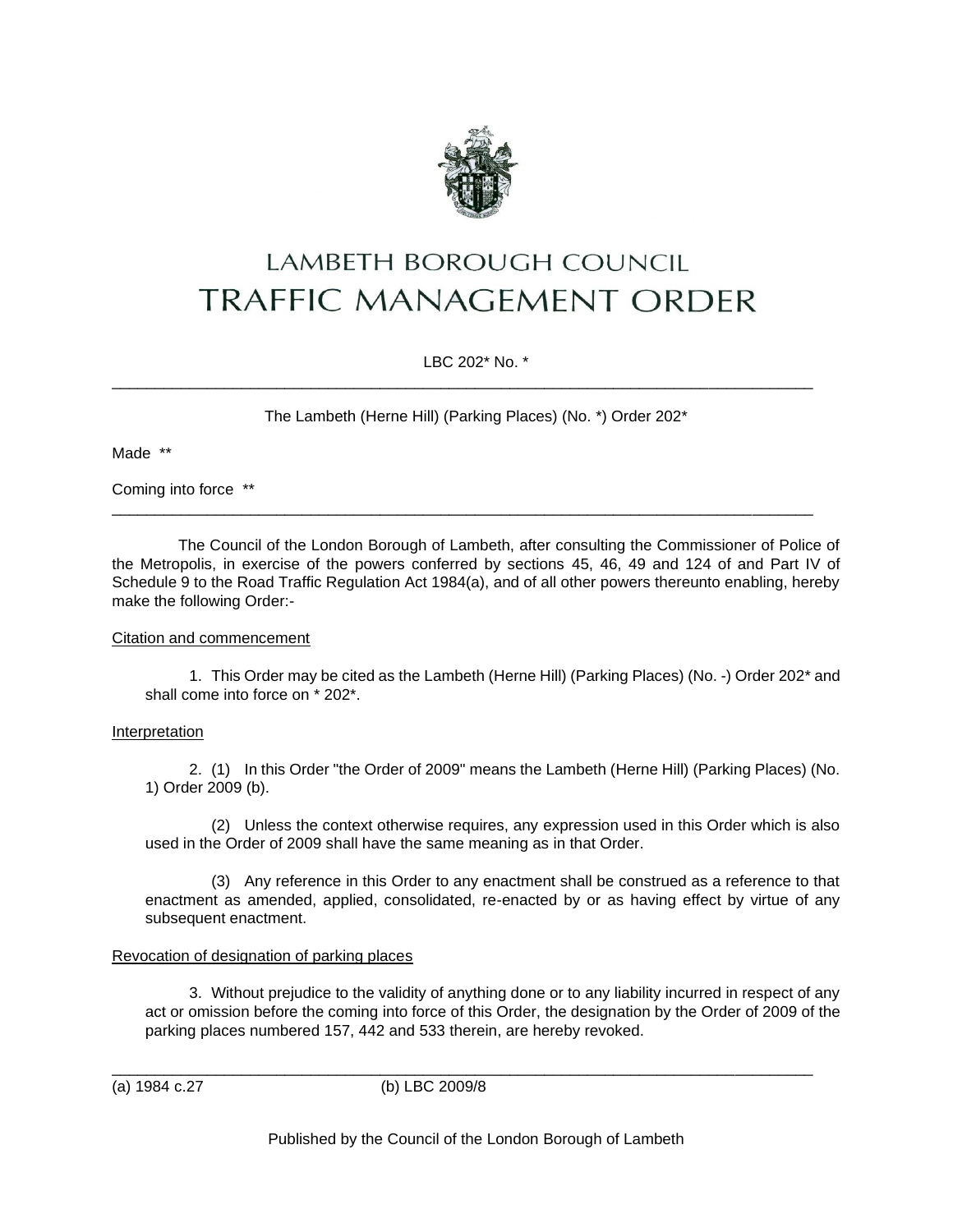#### Designation of parking places and application of the Order of 2009 thereto

4. (1) Each area on a highway comprising the length of carriageway of a street specified in column 2 of the Schedule to this Order and bounded on one side of that length by the edge of the carriageway and on the other sides by a white line marking is designated as a parking place.

(2) The reference in this Article to a white line marking shall be construed as a reference to the white line marking (either broken or continuous) provided for in Schedule 7 to the Traffic Signs Regulations and General Directions 2016(a) or, if applicable, authorised by the Secretary of State by virtue of section 64 of the Road Traffic Regulation Act 1984.

(3) The provisions of the Order of 2009 (other than Articles 3, 15 and 41) shall apply to the areas designated as parking places by this Order as if in those provisions any reference to a parking place included a reference to an area designated as a parking place by this Order, and as if any reference to Schedule 2 to the Order of 2009 included a reference to the Schedule to this Order.

Placing of traffic signs, etc.

5. The Council shall:-

- (a) place and maintain traffic signs indicating the limits of each parking place referred to in the Schedule to this Order;
- (b) place and maintain in or in the vicinity of each parking place referred to in the Schedule to this Order traffic signs indicating that such parking place may be used during the permitted hours for the leaving only of the vehicles specified in Article 4(2) of the Order of 2009;
- (c) carry out such other work as is reasonably required for the purposes of the satisfactory operation of each parking place referred to in the Schedule to this Order.

Dated this \*\*\*\*\*\* day of \*\*\*\*\*\*\*\*\*\* 202\*.

### Ben Stevens Highway Network Manager

\_\_\_\_\_\_\_\_\_\_\_\_\_\_\_\_\_\_\_\_\_\_\_\_\_\_\_\_\_\_\_\_\_\_\_\_\_\_\_\_\_\_\_\_\_\_\_\_\_\_\_\_\_\_\_\_\_\_\_\_\_\_\_\_\_\_\_\_\_\_\_\_\_\_\_\_\_\_\_\_\_

(a) S.I. 2016/362